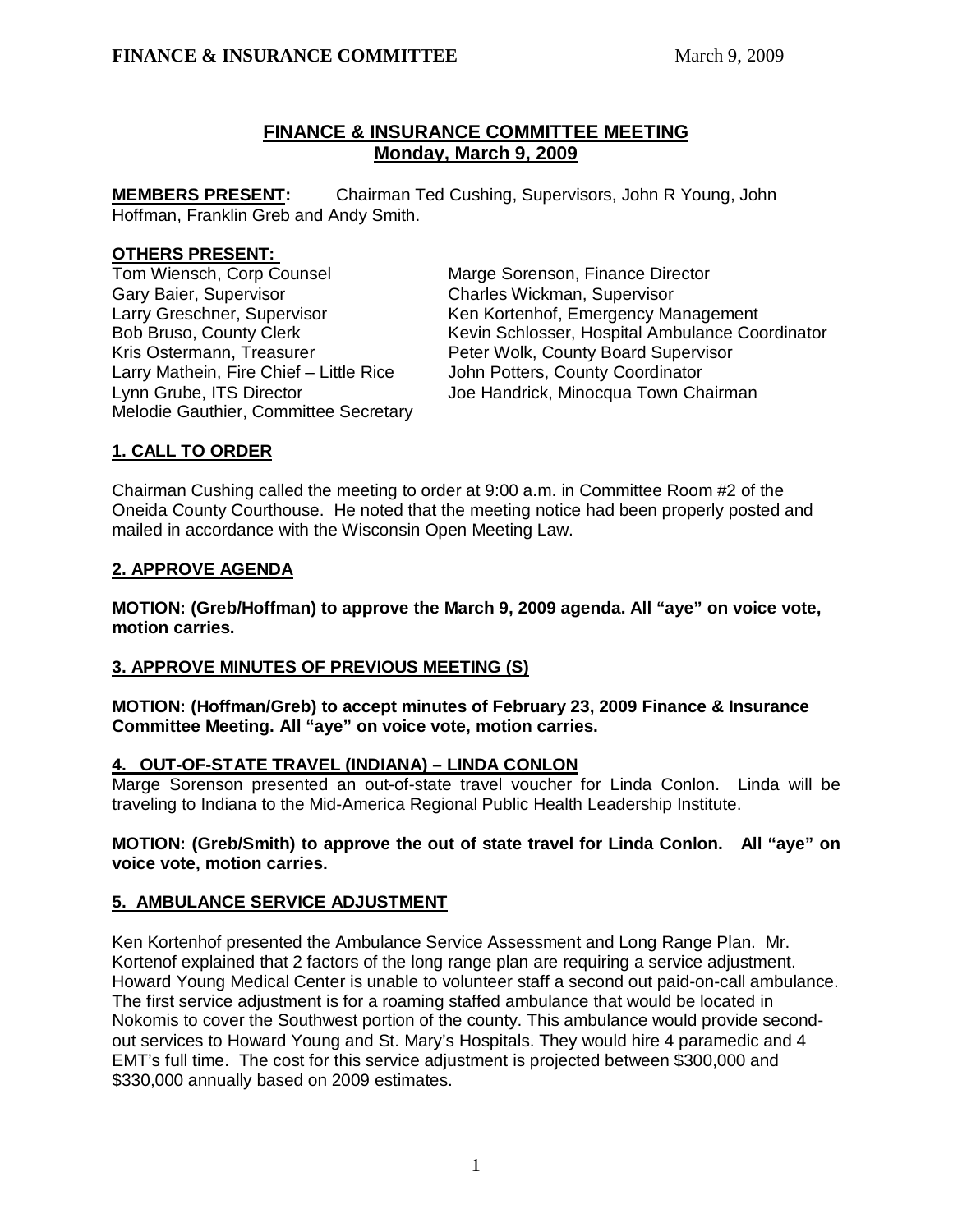The second service adjustment is for the City of Rhinelander in which the County would no longer provide inner-city ambulance service. This will reduce patient revenue received by St. Mary's Hospital used to offset County expenses.

These two adjustments will result in a significant increase in the cost of ambulance service in 2010.

 **MOTION: (Greb/Smith) to approve the Ambulance Service Adjustments and Full Time Staff Roaming Ambulance Service to work out of Nokomis. All "aye" on voice vote, motion carries.** 

### **6. VOUCHERS, REPORTS AND PURCHASE ORDERS**

### **County Clerk**

Robert Bruso presented bills and vouchers for approval. All "aye" on voice vote, motion carries.

**MOTION: (Greb/Cushing) to approve the County Clerk's bills and vouchers. All "aye" on voice vote, motion carries.** 

### **Treasurer**

 Insurance Requirement for MSA Endorse MSA Contract

Kris Ostermann and Tom Wiensch are requesting approval of the MSA Insurance Contract for Phase One (environmental contamination) on property that may be foreclosed. Wiese Risk Management also recomend we include single limit bodily injury occurrence in aggregate of 1 million dollars automobile insurance and \$250,000 property damage automobile insurance.

**MOTION: (Greb/Hoffman) to approve and endorse the MSA Insurance Requirement as presented. All "aye" in voice vote, motion carries.** 

Line Item Transfer

Kris Ostermann presented a Line Item Transfer for approval.

**MOTION: (Greb/Young) to approve the Treasurer's Line Item Transfers as presented. All "aye" on voice vote, motion carries.**

### **Information Technology Services**

Lynn Grube presented bills and vouchers for approval.

**MOTION: (Greb/Hoffman) to approve ITS bills and vouchers. All "aye" on voice vote, motion carries.** 

 Lynn Grube presented ITS Departmental Monthly Summary. No action was taken by the Committee.